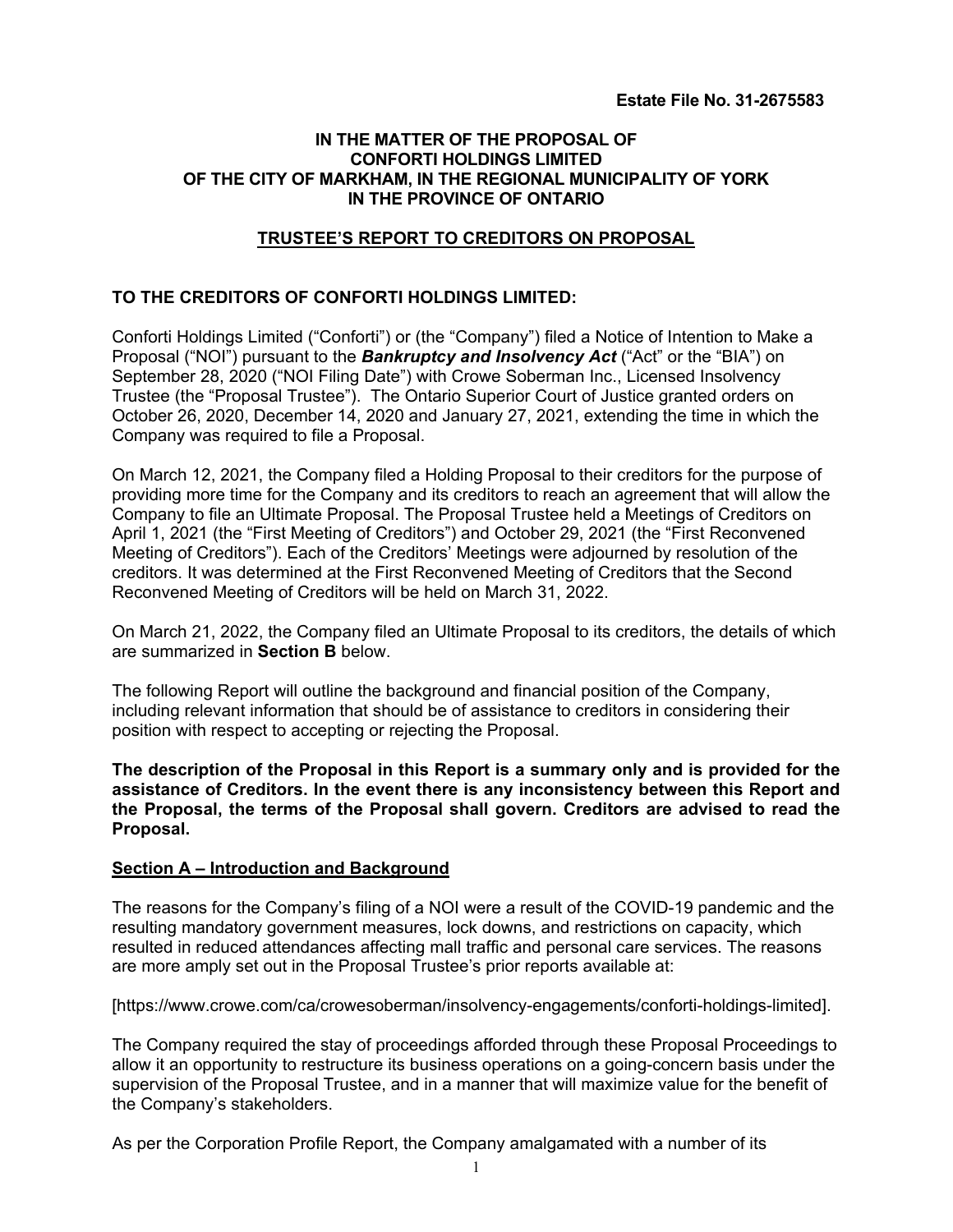subsidiaries under the *Ontario Business Corporations Act* effective April 1, 2015. The directors of the Company are Mr. Antonio Conforti ("Mr. Conforti") and Sylvia Conforti.

The Proposal Trustee understands that the business was started by Mr. Conforti in 1977 and has been a family-owned operated business for approximately 45 years. As at the NOI Filing Date, the Company's business operations comprised of 52 hair salons under 10 different trade names in southern Ontario, mostly in rental units in shopping malls and commercial office buildings. Given the various store closures during these Proposal Proceedings, as at the date of this report, the Company is currently operating 36 hair salons. As well, the Proposal Trustee has been advised that these 36 hair salons currently employ approximately 526 people.

Since the NOI Filing Date, the Company has been working with its counsel, the Proposal Trustee and its counsel, and the creditors, while trying to bring its operations to pre pandemic normalcy, or to otherwise stabilize sufficiently to permit the Company to make meaningful projections of its future income in order to fund a Proposal to its Creditors.

## **Section B – Summary of Proposal**

The Company is filing its Proposal to satisfy its debts and obligations to its creditors. This section contains a summary of the Proposal, the terms of which would be effective if:

- i) all Unsecured Creditors with valid proven claims vote for the acceptance of the Proposal by a majority in number and two thirds in value of creditors present, personally or by proxy, at the general meeting of creditors; and
- ii) the Proposal is approved by the Court, in accordance with the provisions of the Act.

The Proposal provides for the restructuring of the Company's liabilities through a monetary distribution to unsecured creditors.

The Proposal provides for the following:

- 1. Claims as at the NOI Filing Date that could be subject to a demand under subsection 224(1.2) of the *Income Tax Act (Canada)* ("ITA"), any provision of the *Canada Pension Plan* or of the *Employment Insurance Act* that refers to subsection 224(1.2) of the ITA, or any provision of provincial legislation that has a similar purpose to subsection 224(1.2) of the ITA, shall be paid within six months after Court approval of the Proposal or as otherwise agreed. Generally, these amounts are for arrears in payment of payroll deductions. **The Company's debt in this regard is in the amount of \$25,145.13.**
- 2. Any outstanding fees and expenses of the Trustee shall be paid from the amounts paid to fund the Proposal.
- 3. Any amounts owing to employees or former employees of the Company that would qualify as claims under paragraph 136(1) (d) of the Act if the Company became bankrupt on the Proposal Date, are to be paid on Court approval of the Proposal. For greater certainty, amounts due or which may become due do not include claims for severance or termination pay or any compensation in lieu of termination. **The Company has not declared any debts in this regard.**
- 4. Secured claims as at the Proposal Date are to be dealt with as follows: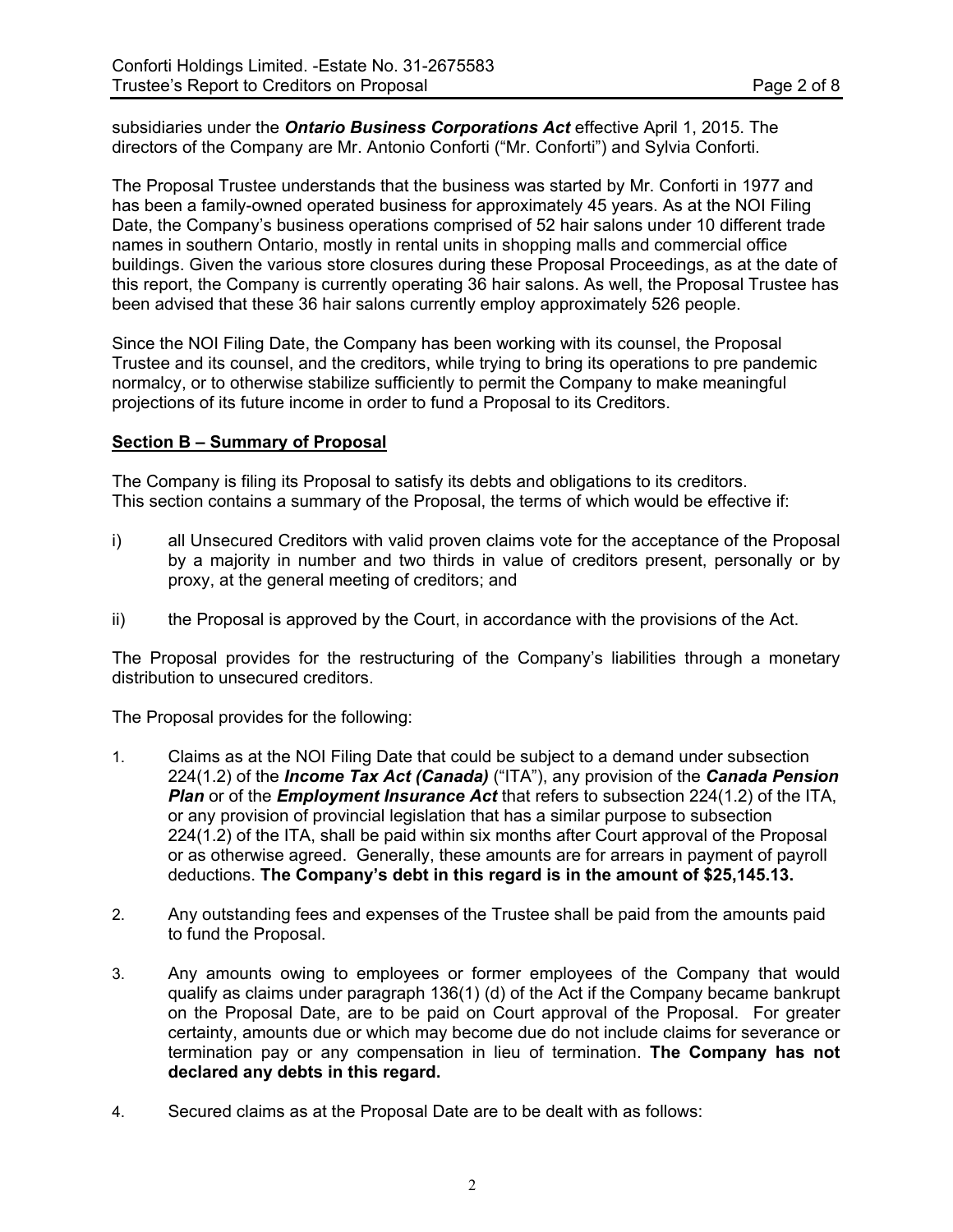- i) Secured creditors with proven claims may vote and participate as Unsecured Creditors to the extent that they surrender the value of their security.
- 5. Unsecured claims as at the Proposal Date are to be dealt with as follows:
	- i) Unsecured creditors with proven claims will receive a pro-rata dividend from a fund of the following amount (the "Creditor Payment Fund") which varies depending on whether the security in connection with the debt owing to Beauty Experts Inc. ("BEI") in the amount of \$1,500,000 is valid detailed as follows:
		- (i) **\$2,430,000** if the full BEl Secured Debt is entirely found to be invalid and the full \$1,500,000 then belongs to the Debtor; or
		- (ii) **\$1,930,000** if the full BEl Secured Debt is found to be entirely or partially valid then BEI shall make a secured loan to the Debtor in order to ensure that the Creditor Payment Fund is equal to this amount
	- ii) In addition to the Creditor Payment Fund, there is potential for a further recovery for the Company's unsecured creditors which is tied to the ongoing litigation with Moroccanoil, Inc. (the "Contingent Litigation Recovery"). Details of the Contingent Litigation Recovery can be found in Section 7.1 (b) of the Proposal.

# **Section C – Assets**

The following is a summary of the Company's assets, as per the Statement of Affairs, dated September 28, 2020, and updated as of March 21, 2022.

|                        | <b>Per Statement</b><br>of Affairs<br>September 28,<br>2020<br>\$ | <b>Updated</b><br>Values as of<br>March 21,<br>2022<br>\$ | <b>Notes</b>   |
|------------------------|-------------------------------------------------------------------|-----------------------------------------------------------|----------------|
| Inventory              | 149,000                                                           | 180,000                                                   | 1              |
| <b>Trade Fixtures</b>  | 55,000                                                            | 50,000                                                    | 1              |
| <b>Real Property</b>   | 2,558,089                                                         | 0                                                         | $\overline{2}$ |
| Furniture              | 5,000                                                             | 0                                                         | $\mathbf 1$    |
| Operating bank balance | 0                                                                 | 550,000                                                   |                |
| <b>Total Assets</b>    | 2,767,089                                                         | 780,000                                                   |                |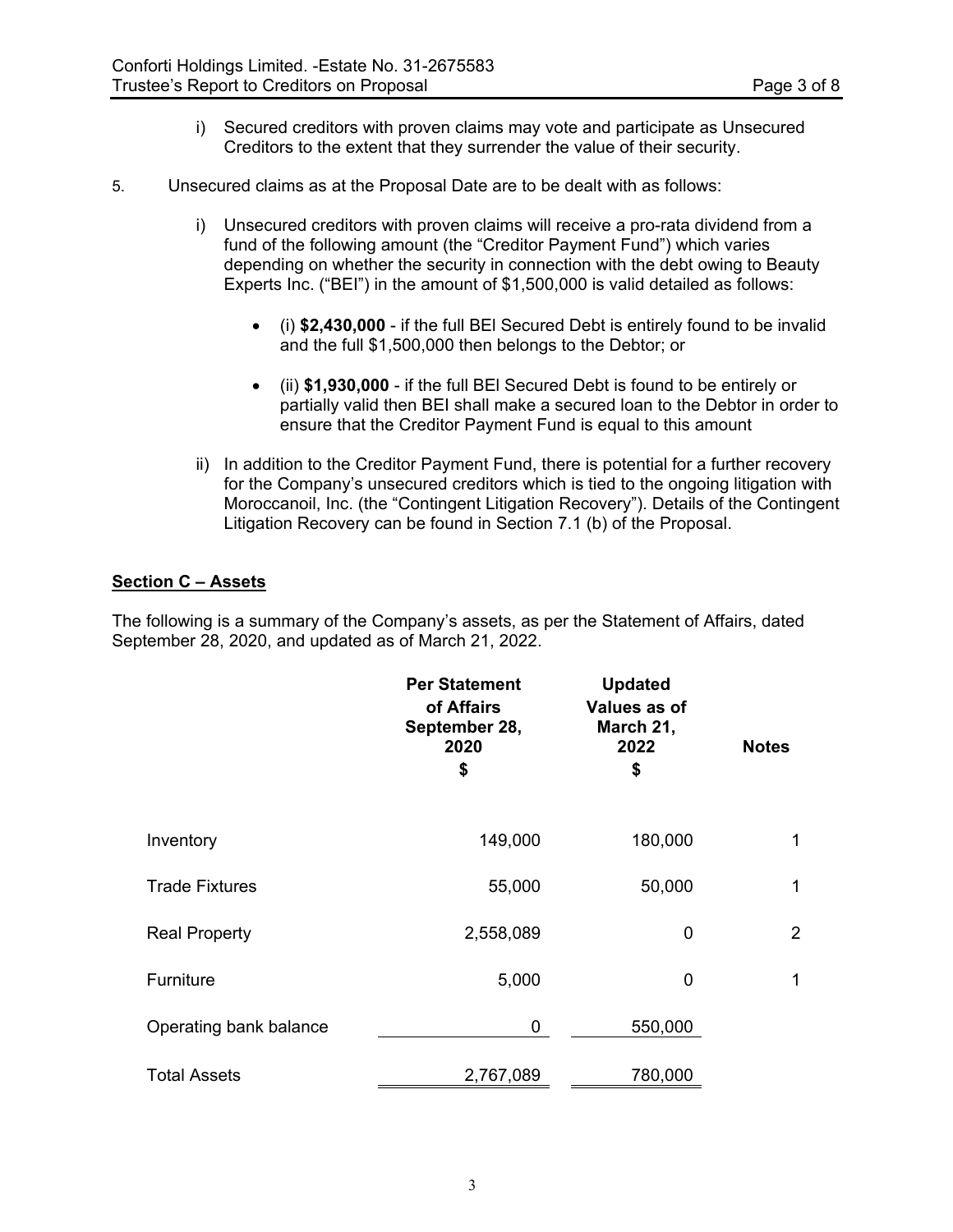# **Notes:**

- 1 Updated amounts reflect values on a liquidation basis as per discussion with the Company's management.
- 2 The Real Property located at 7755 Warden Avenue was sold as part of a Stalking Horse Sale Process. This transaction was approved by the court on August 23, 2021.

# **Section D – Creditor Claims**

According to information provided to the Trustee by the creditors, the Company's estimated creditors are comprised of:

| <b>Creditor classification</b> | Amount       |
|--------------------------------|--------------|
| <b>Unsecured - Preferred</b>   | \$5,567,958  |
| Unsecured - Ordinary           | \$3,902,148  |
| <b>Total Unsecured</b>         | \$9,470,106  |
| Secured*                       | \$1,500,000  |
| <b>Total Claims</b>            | \$10,970,106 |
| Contingent**                   | \$3,185,308  |

\*The validity of the security in connection with the BEI claim in the amount of \$1,500,000 is being contested. In the event the security is determined to be invalid, the total unsecured claims would be in the amount of \$10,970,106.

\*\*Contingent creditors' claims filed consist of claims submitted by Green Lightning Energy (\$377,830) and Morrocanoil Inc. (\$2,807,478). Green Lightning Energy's claim is currently being valued by the Trustee at \$1. Regarding Morrocanoil Inc.'s claim, the trustee's court motion requesting the matter be referred back to US courts was heard on March 15, 2022. Decision by judge is under reserve.

# **Section E – Estimated Realization**

The Proposal Trustee has considered multiple scenarios in the following analysis. As previously noted, the validity of the security in connection with the BEI claim is being contested. Accordingly, we have estimated the percentage of return to unsecured creditors in a proposal vs bankruptcy, under a scenario that the BEI security is valid and a second scenario that the BEI security is invalid. Under both scenarios, the estimated percentage return to creditors was higher in a proposal as opposed to a bankruptcy.

Under the scenario that the BEI security is invalid, we estimated the return to creditors in a bankruptcy at 13.4% vs a proposal at 25.3%. Under the scenario that the BEI security is valid, we estimated the return to creditors in a bankruptcy at 4.4% vs a proposal at 20.1%.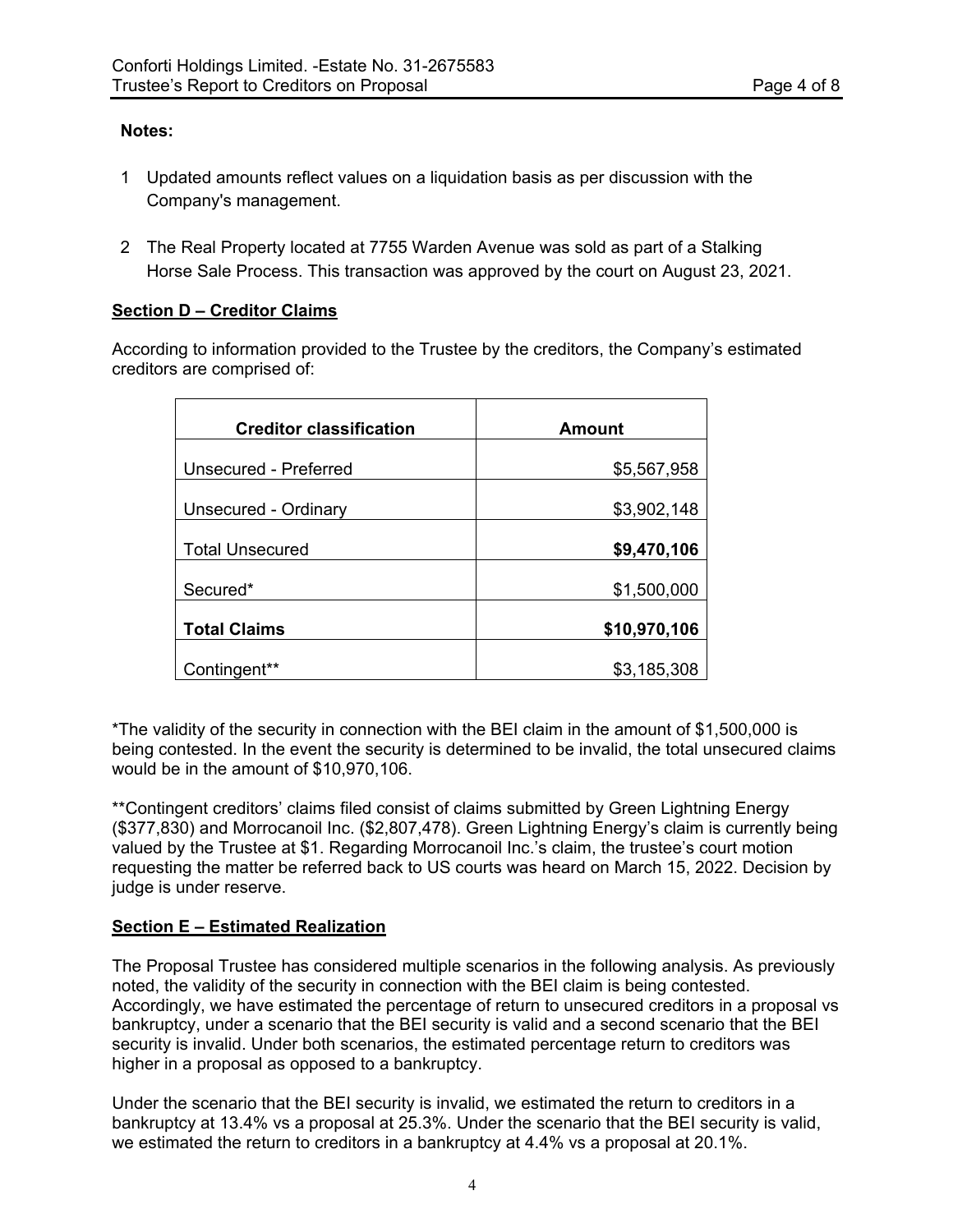The Proposal Trustee notes that it has not considered in the analysis below, a potential recovery to creditors with respect to the Contingent Litigation Recovery. Any such recovery would likely improve the degree by which the anticipated return for creditors under the Proposal as opposed to a bankruptcy, as the willingness and ability of any creditor(s) to fund that litigation in a bankruptcy may be limited, whether by way of prosecution by a trustee in bankruptcy or by way of a s.38 BIA order.

## **It should be noted that these comparisons are an estimate only, and the actual recovery may differ.** Creditors are advised that these estimates should only be used as a guide only and the Trustee takes no responsibility for any difference.

#### **Conforti Holdings Limited**

**Estimated Realization Analysis - Bankruptcy vs Proposal March 21, 2022**

|                                                 |           | <b>BEI Security is Invalid</b> |                 | <b>BEI Security is Valid</b> |                 |                |
|-------------------------------------------------|-----------|--------------------------------|-----------------|------------------------------|-----------------|----------------|
|                                                 |           | <b>Bankruptcy</b>              | <b>Proposal</b> | <b>Bankruptcy</b>            | <b>Proposal</b> | <b>Note</b>    |
|                                                 |           |                                |                 |                              |                 |                |
|                                                 |           | \$                             | \$              | \$                           | \$              |                |
|                                                 |           |                                |                 |                              |                 |                |
| Net proceeds from sale of real property         |           | 1,397,624                      | 1,397,624       | 1,397,624                    | 1,397,624       |                |
| Proceeds from BEI Security                      |           | 1,500,000                      | 1,500,000       |                              | 1,000,000       | 1              |
| Operating bank balance                          |           | 550,000                        |                 | 550,000                      |                 | $\mathbf 2$    |
| Inventory                                       |           | 180,000                        |                 | 180,000                      |                 | 3              |
| <b>Furniture and Fixtures</b>                   |           | 50,000                         |                 | 50,000                       |                 | 3              |
| Total funds available in administration         | A         | 3,677,624                      | 2,897,624       | 2,177,624                    | 2,397,624       |                |
| Estimated payments prior to distribution        |           |                                |                 |                              |                 |                |
| to creditors                                    |           |                                |                 |                              |                 |                |
| Legal and Professional                          |           | 370,000                        | 270,000         | 370,000                      | 270,000         | 4              |
| Corp Tax and ITC adjustments                    |           |                                | 202,000         |                              | 202,000         | 5              |
| Estimated 1.5 weeks payroll taxes/miscl payroll |           | 140,000                        |                 | 140,000                      |                 | 6              |
| Employees claims pursuant to s.81.3(1)          |           | 506,047                        |                 | 506,047                      |                 | $\overline{7}$ |
|                                                 | в         | 1,016,047                      | 472,000         | 1,016,047                    | 472,000         |                |
|                                                 |           |                                |                 |                              |                 |                |
| Available for distribution to Creditors         | $C = A-B$ | 2,661,578                      | 2,425,624       | 1,161,578                    | 1,925,624       | 8              |
| <b>Priority claims</b>                          |           |                                |                 |                              |                 |                |
| CRA Deemed Trust Claim (pre-filing)             |           | 25,145                         | 25,145          | 25,145                       | 25,145          |                |
| BEI secured amount (Oct 2021 - Mar 2022)        |           | 275,000                        |                 | 275,000                      |                 | 9              |
| <b>Preferred Creditors</b>                      |           |                                |                 |                              |                 |                |
| Landlords - inventory                           |           | 180,000                        |                 | 180,000                      |                 | 3              |
| Landlords - furniture                           |           |                                |                 |                              |                 | 3              |
|                                                 | D         | 50,000<br>530,145              | 25,145          | 50,000<br>530,145            |                 |                |
| <b>Total priority claims</b>                    |           |                                |                 |                              | 25,145          |                |
| <b>Estimated net after priority claims</b>      | $C-D$     | 2,131,432                      | 2,400,479       | 631,432                      | 1,900,479       |                |
| Estimated proceeds from US lawsuit              |           |                                | unknown         |                              | unknown         | 10             |
|                                                 | Е         | 2,131,432                      | 2,400,479       | 631,432                      | 1,900,479       |                |
| Total claims of creditors as of March 14 2022   |           |                                |                 |                              |                 |                |
|                                                 |           | 9,470,106                      | 9,470,106       | 9,470,106                    | 9,470,106       |                |
| Estimated increase in unsecured pool            |           | 6,435,896                      |                 | 4,935,896                    |                 | 11             |
| <b>Total Claims</b>                             | F         | 15,906,002                     | 9,470,106       | 14,406,002                   | 9,470,106       | 12             |
| Estimated percentage return                     | E/F       | 13.4%                          | 25.3%           | 4.4%                         | 20.1%           |                |
| to creditors                                    |           |                                |                 |                              |                 |                |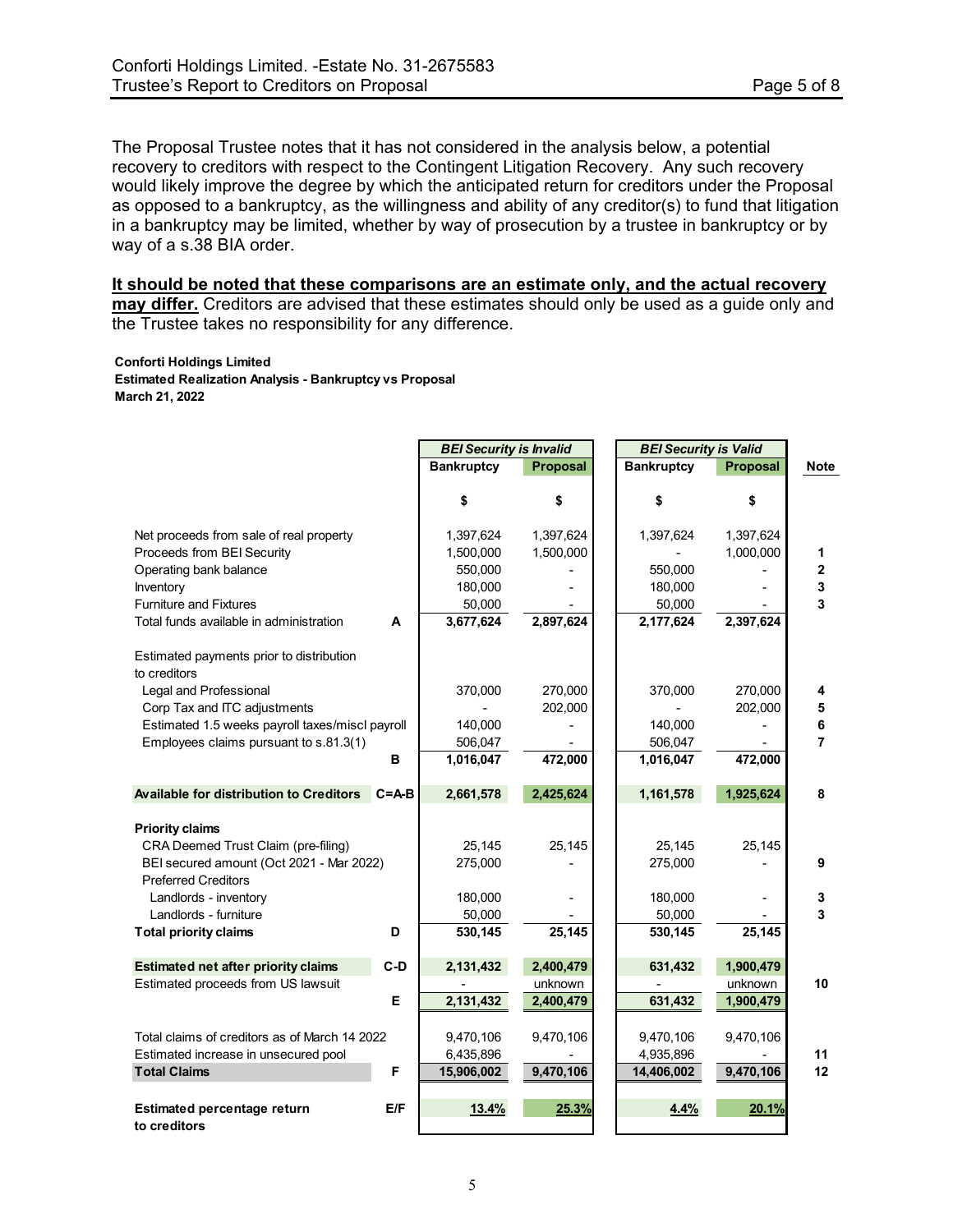#### **Notes:**

- **1** The security in connection with the secured debt owing to BEI is being contested. In the event it is determined that the BEI Security is invalid, \$1,500,000 will be available to fund a portion of the proposal. If it is determined that the security is valid, BEI has agreed to loan \$1,000,000 to the Company towards funding the proposal.
- **2** Estimated funds in the Company's operating accounts, to be used in the proposal for operations.
- **3** Inventory amount calculated based on 36 stores with net realizable value of \$5,000 per store. Furniture amount is the approximate liquidation value of all company-owned furniture in all of the stores. Combined inventory and furniture values owed to landlords for preferred claims.
- **4** Legal fees to Miller Thomson, Crowe Soberman Inc., and GSNH.
- **5** Taxes on sale of building and estimated ITC adjustments including for unpaid invoices.
- **6** Payroll taxes estimated at \$60,000 for 1.5 weeks and additional payroll for closing of \$50,000.
- **7** Section 81.3(1) max claim of \$2,000 per employee, based on a preliminary analysis prepared by the Company's management.
- **8** Amount (before rounding) is referred to as the "Creditor Payment Fund" as per 7.1 (a) of the Proposal, dated March 21, 2022.
- **9** Assuming BEI security is valid for post filing amounts owed to BEI.
- **10** Assuming no trustee participation in US lawsuit after bankruptcy. If the proposal is accepted, Antonio Conforti will personally pay legal fees going forward. Net proceeds, if any, will be split 60% to the company and 40% to Mr. Conforti.
- **11** Estimated increase in unsecured pool in the event of a bankruptcy consists of the following:

|                                              | <b>BEI Security is Invalid</b> | <b>BEI Security is Valid</b> |
|----------------------------------------------|--------------------------------|------------------------------|
|                                              | S                              | S                            |
| Landlords' claims for 3 months accelerated   | 1,227,255                      | 1,227,255                    |
| Landlords' claims for diff in % of rent paid | 3,218,219                      | 3,218,219                    |
| Unsecured WEPPA claims by employees          | 98.422                         | 98.422                       |
| <b>BEI unsecured claim</b>                   | 1,500,000                      |                              |
| US legal fees outstanding                    | 190.000                        | 190.000                      |
| Corp Tax and ITC adjustments                 | 202,000                        | 202,000                      |
| Total increase in unsecured pool             | 6,435,896                      | 4,935,896                    |

**12** Contingent creditors' claims filed have not been factored in Note 11 above. They consist of the following:

| <b>Green Lighting Energy</b> |           | 377,830 - Valued as \$1.00 by the trustee                                                                                                               |
|------------------------------|-----------|---------------------------------------------------------------------------------------------------------------------------------------------------------|
| Morrocanoil Inc.             |           | 2,807,478 - Trustee court motion heard on March 15 2022,<br>requesting the matter be referred back to US<br>courts. Decision by Judge is under reserve. |
| Total contingent claims      | 3,185,308 |                                                                                                                                                         |

## **If Proposal Accepted**

If the proposal is accepted by 66.67% of creditors (in dollars) and 50% plus one (in number), the proposal passes, subject only to final Court approval. All unsecured creditors are thereafter bound by its terms, whether they voted for the proposal or not. The amount that unsecured creditors can expect to receive will ultimately depend on the final dollar amount of filed claims.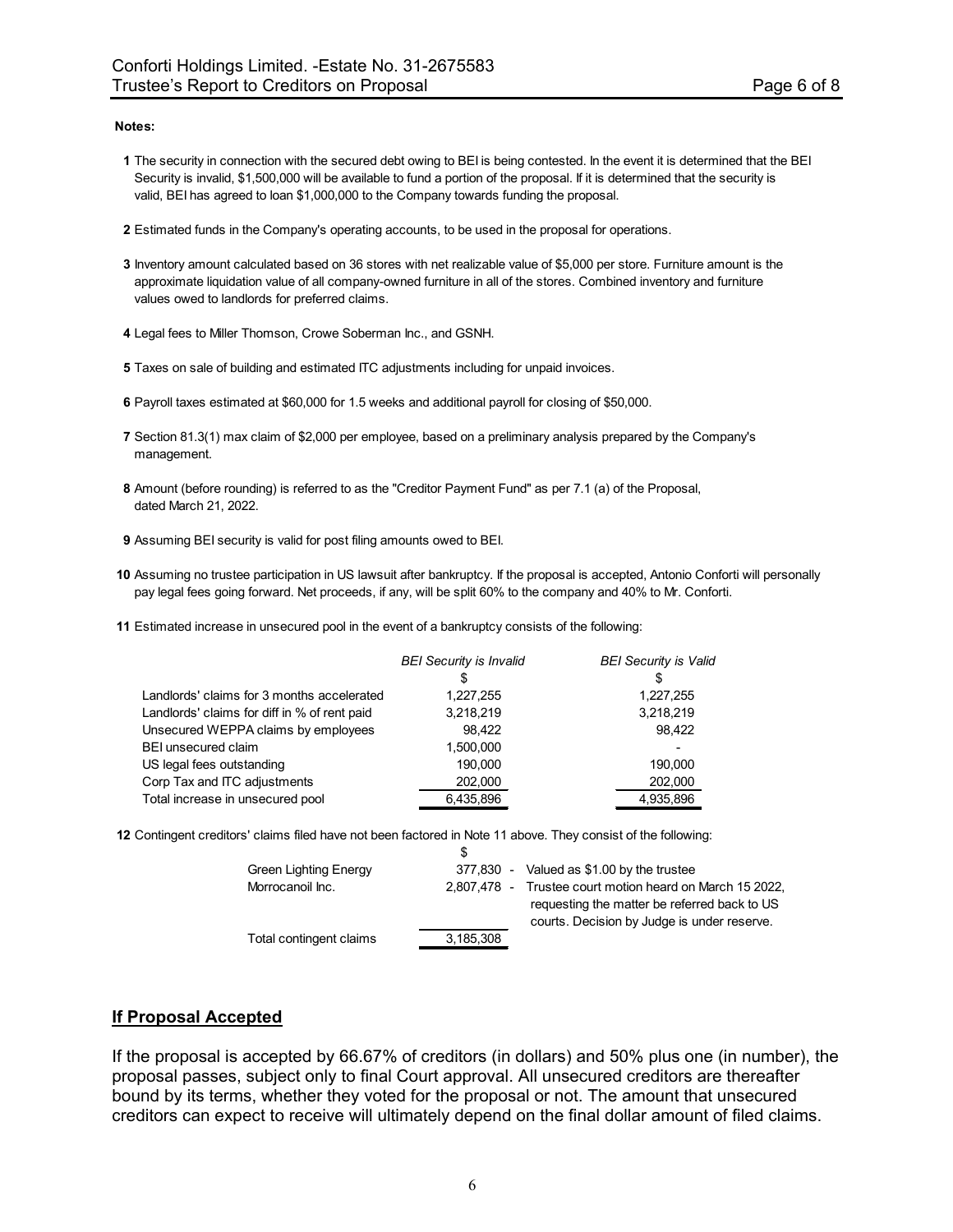Distributions to all creditors in respect of their proven claims will be subject to the Superintendent of Bankruptcy levy equal to 5% of the dividend paid.

# **If Proposal Not Accepted**

If the Proposal is not accepted, the Company would be deemed a bankrupt and their assets would vest with the Trustee, subject to the rights of secured creditors.

## **Section F– Statement of Projected Cash-flow**

In accordance with the Act, the Trustee has reviewed the Statement of Projected Cash-flow prepared by the Company.

## **Section G – Previous Business Dealings with the Debtor**

The undersigned Trustee, and Crowe Soberman Inc., confirm that they have no previous business dealings with the Company.

## **Section H – Remuneration of Trustee**

The Company executed an engagement letter where it undertook to pay the Trustee's administrative fees and expenses up to a set amount. If the Trustee's administrative fees and expenses surpass the amount of the agreement, then any shortfall would be payable out of the Proposal Fund.

## **Section I – Procedures for Dealing with Proposal and Completing a Proof of Claim**

In completing the proof of claim form submitted herewith, creditors should only include amounts outstanding as at September 28, 2020.

In light of the Coronavirus (COVID-19) and the observance of proper health and safety protocols, the meeting will be held via Microsoft Teams Meeting. Dial in details are below:

| Date & Time:              | Thursday, March 31, 2022 at 2:00 pm |
|---------------------------|-------------------------------------|
| <b>Method of Meeting:</b> | <b>Microsoft Teams meeting</b>      |
|                           | Join on your computer or mobile app |
|                           | Click here to join the meeting      |
|                           | Or call in (audio only)             |
|                           | +1 437-703-4645; 573789244#         |
|                           | Toronto, Canada                     |
|                           | Phone Conference ID: 573 789 244#   |
|                           |                                     |

Please note that in order for your vote to count in connection with the Proposal, it is necessary that you complete and submit the enclosed proof of claim and voting documents prior to the meeting.

Creditors who do not wish to attend or be represented at the meeting but who wish to vote, may forward their proofs of claim and voting letters to the Trustee via fax or mail so as to be received prior to the meeting.